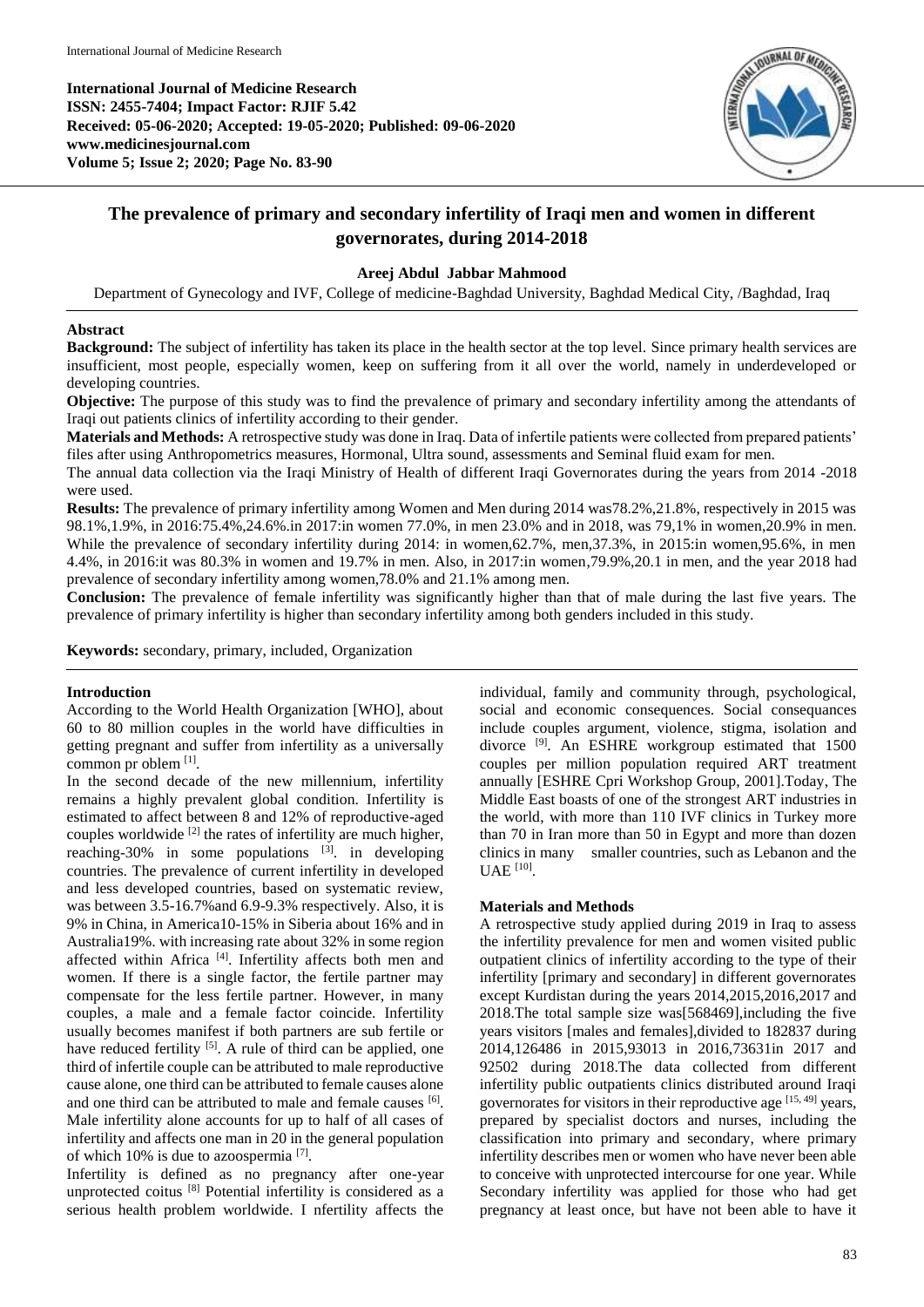#### again.

Full medical and socio-demographic history taken for both men and women followed by complete diagnostic infertility investigations as hormonal assays for women consisted of FSH, LH, PRL, estradiol [E2], Progesterone[P4] and thyroid stimulating hormone [TSH] in addition to the physical exam and Ultra sound assessment. For men serum LH,FSH, and testosterone also detection of HIV, HCVand HBs Ag. The semen was analyzed onto asthenozoospermia[ie, progressive motility of spermatozoa below 32%], oligozoospermia [i.e.spermatozoa concentration below150000/ ml], teratozoospermia [i.e. morphologically normal spermatozoa below 4%],asthenoteratozoospermia, cryptozoospermia, haemospermia, leukospermia, necrozoospermia, ejaculate. Statistical analyses were performed using SPSS statistical package for Social Sciences [version 21.0 for windows, SPSS, Chicago. IL USA]. P value of below0.05 was considered statistically significant.

The prevalence 0f infertility was done based on WHO

formula of Reproductive Health Indicators as shown

## **Prevalence [P]**

P=Total. No of patients in their reproductive age[15-49]yrs., at risk of conceiving but unable to conceive for at least 1 year multiplied by 100 devided by total No. of patients in their reproductive age who reported to the hospital within the study period, aged [15-49] yrs., at risk of becoming pregnant.

## **Results**

The sample size of this study was 568469 represented the total number of visitors to Iraqi outpatient clinics of infertility covering the whole governorates except Kurdistan during, last five years [2014-2018], according to their type of infertility [ primary and secondary] with their gender. The number of visitors differs in each year according to the registered patients of men and women.

In 2014 the total number of visitors was 182837 the females were 133775 [p=73.2%] while the males were 4906[26.8%].

| 2014          |       |             |             |       | <b>Primary infertility Secondary infertility</b> |       | <b>Grand</b> total |                        |        |  |
|---------------|-------|-------------|-------------|-------|--------------------------------------------------|-------|--------------------|------------------------|--------|--|
|               |       | Male Female | Total       | Male  | Female                                           | Total |                    | Male Female            | Total  |  |
| Baghdad       | 19027 | 60255       | 79282       | 14041 | 24233                                            |       |                    | 382743306884488        | 117556 |  |
| Basrah        | 1142  | 11472       | 12614       | 3841  | 1855                                             | 5696  | 4983               | 13327                  | 18310  |  |
| Ninevah       |       |             |             |       |                                                  |       |                    |                        |        |  |
| Maysan        | 16    | 2669        | 2685        | 4     | 1018                                             | 1022  | 20                 | 3687                   | 3707   |  |
| Al Dewaniya   | 500   | 360         | 860         | 170   | 407                                              | 577   | 670                | 767                    | 1437   |  |
| Diala         | 152   | 1929        | 2081        | 101   | 724                                              | 825   | 253                | 2653                   | 2906   |  |
| Al Anbar      |       |             |             |       |                                                  |       |                    |                        |        |  |
| Babylon       | 528   | 1383        | 1911        | 208   | 883                                              | 1091  | 736                | 2266                   | 3002   |  |
| Kerbela       | 460   | 3509        | 3969        | 351   | 1135                                             | 1486  | 811                | 4644                   | 5455   |  |
| Kirkuk        | 118   | 1670        | 1788        | 9     | 1006                                             | 1015  | 127                | 2676                   | 2803   |  |
| Wasit         | 609   | 2723        | 3332        | 2192  | 857                                              | 3049  | 2801               | 3580                   | 6381   |  |
| Thi Qar       | 1601  | 4481        | 6082        | 815   | 2552                                             | 3367  | 2416               | 7033                   | 9449   |  |
| Al Muthanna   | 133   | 417         | 550         | 34    | 248                                              | 282   | 167                | 665                    | 832    |  |
| Salah Al Deen |       |             |             |       |                                                  |       |                    |                        |        |  |
| Al Najaf      | 2771  | 5986        | 8757        | 239   | 2003                                             | 2242  | 3010               | 7989                   | 10999  |  |
| Grand total   | 27057 | 96854       | 12391122005 |       | 36921                                            |       |                    | 5892649062133775182837 |        |  |

**Tables 1:** distribution of primary and secondary infertility in different governorates according to gender in 2014.

The prevalence of primary and secondary infertility in each governorate for both gender (%) during 2014.

| 2014           |       | <b>Primary infertility</b> |       |         |             | <b>Secondary infertility</b> |      | <b>Grand</b> total |       |
|----------------|-------|----------------------------|-------|---------|-------------|------------------------------|------|--------------------|-------|
|                |       | Male Female                | Total |         | Male Female | Total                        |      | Male Female        | Total |
| Baghdad        | 15.4% | 48.6%                      | 64.0% |         | 23.8% 41.1% | 65.0%                        |      | 18.1% 46.2%        | 64.3% |
| Basrah         | 0.9%  | 9.3%                       | 10.2% | 6.5%    | 3.1%        | 9.7%                         | 2.7% | 7.3%               | 10.0% |
| Ninevah        |       |                            |       |         |             |                              |      |                    |       |
| Maysan         | 0.0%  | 2.2%                       | 2.2%  | 0.0%    | 1.7%        | 1.7%                         | 0.0% | 2.0%               | 2.0%  |
| Al Dewaniya    | 0.4%  | 0.3%                       | 0.7%  | 0.3%    | 0.7%        | 1.0%                         | 0.4% | 0.4%               | 0.8%  |
| Diala          | 0.1%  | 1.6%                       | 1.7%  | 0.2%    | 1.2%        | 1.4%                         | 0.1% | 1.5%               | 1.6%  |
| Al Anbar       |       |                            |       |         |             |                              |      |                    |       |
| <b>Babylon</b> | 0.4%  | 1.1%                       | 1.5%  | 0.4%    | 1.5%        | 1.9%                         | 0.4% | 1.2%               | 1.6%  |
| Kerbela        | 0.4%  | 2.8%                       | 3.2%  | 0.6%    | 1.9%        | 2.5%                         | 0.4% | 2.5%               | 3.0%  |
| Kirkuk         | 0.1%  | 1.3%                       | 1.4%  | $0.0\%$ | 1.7%        | 1.7%                         | 0.1% | 1.5%               | 1.5%  |
| Wasit          | 0.5%  | 2.2%                       | 2.7%  | 3.7%    | 1.5%        | 5.2%                         | 1.5% | 2.0%               | 3.5%  |
| Thi Qar        | 1.3%  | 3.6%                       | 4.9%  | 1.4%    | 4.3%        | 5.7%                         | 1.3% | 3.8%               | 5.2%  |
| Al Muthanna    | 0.1%  | 0.3%                       | 0.4%  | 0.1%    | 0.4%        | 0.5%                         | 0.1% | 0.4%               | 0.5%  |
| Salah Al Deen  |       |                            |       |         |             |                              |      |                    |       |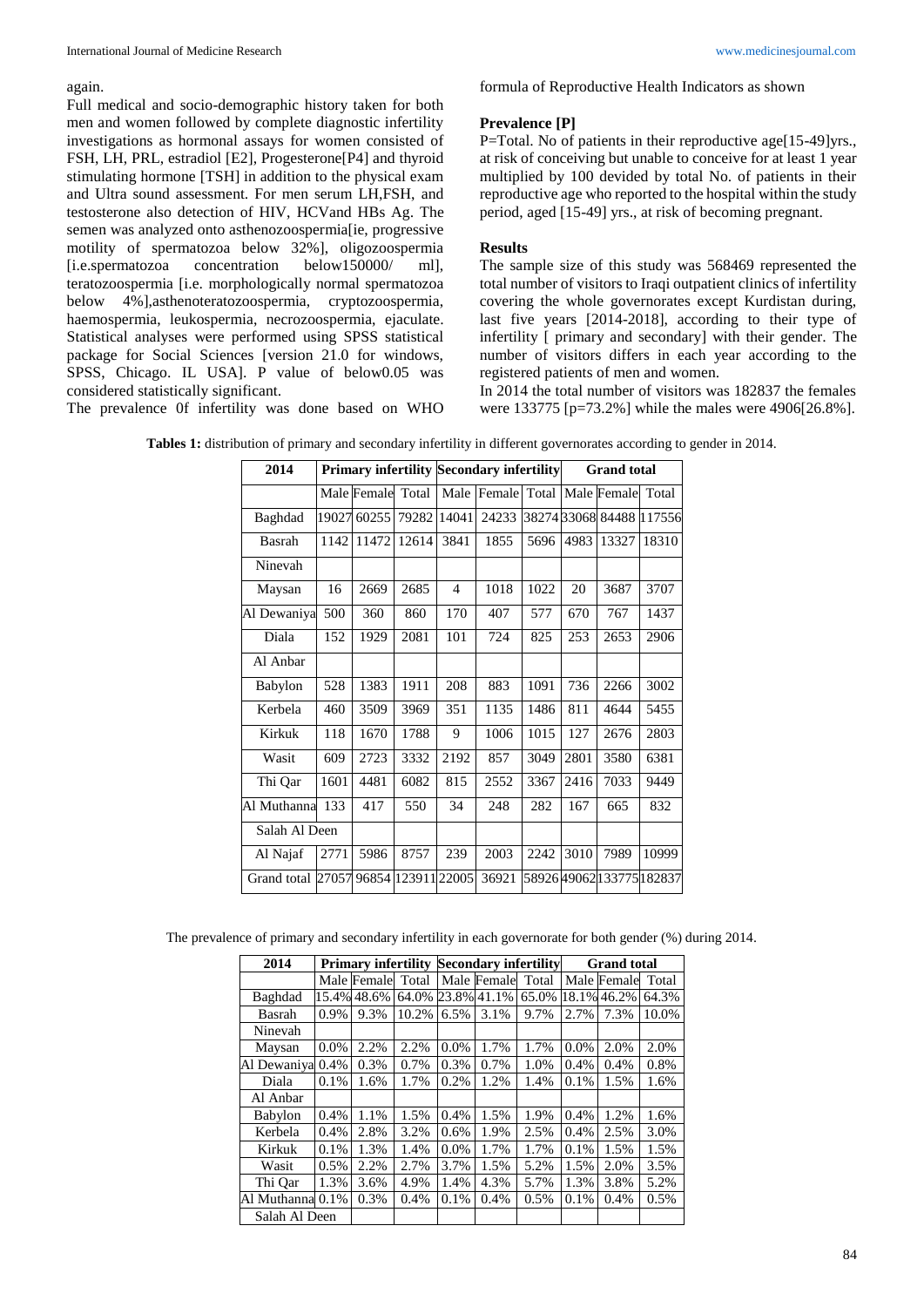| Al Naiaf 12.2%   4.8%   7.1%   0.4%   3.4%   3.8%   1.6%   4.4%   6.0%                   |  |  |  |  |  |
|------------------------------------------------------------------------------------------|--|--|--|--|--|
| Grand total $[21.8\%]$ 78.2% $[100.0\%]$ 37.3% 62.7% $[100.0\%]$ 26.8% 73.2% $[100.0\%]$ |  |  |  |  |  |

In 2015 the total visitors number was 126486.females were123246[p=97.4%] and males were 3240[p=2.6%]. During 2016 the whole visitors were 93013, the women

were71395[p=76.8%] while the males were 21618[p=23.9%].

**Tables 2:** distribution of primary and secondary infertility in different governorates according to gender in 2015.

| 2015          |          |       |       |          | Primary infertilitySecondary infertility |       | <b>Grand</b> total |                  |       |  |
|---------------|----------|-------|-------|----------|------------------------------------------|-------|--------------------|------------------|-------|--|
|               |          |       |       |          | Male Female Total Male Female            | Total |                    | MaleFemale       | Total |  |
| Baghdad       | 1765     | 59067 | 60832 | 1009     | 20765                                    | 21774 | 2774               | 79832            | 82606 |  |
| Basrah        | 10       | 10457 | 10467 | 8        | 780                                      | 788   | 18                 | 11237            | 11255 |  |
| Ninevah       |          |       |       |          |                                          |       |                    |                  |       |  |
| Maysan        | 0        | 1234  | 1234  | $\theta$ | 1601                                     | 1601  | $\Omega$           | 2835             | 2835  |  |
| Al Dewaniya   | $\theta$ | 554   | 554   | $\Omega$ | 363                                      | 363   | $\Omega$           | 917              | 917   |  |
| Diala         | 10       | 2384  | 2394  | $\theta$ | 1081                                     | 1081  | 10                 | 3465             | 3475  |  |
| Al Anbar      |          |       |       |          |                                          |       |                    |                  |       |  |
| Babylon       | 0        | 2155  | 2155  | 36       | 1344                                     | 1380  | 36                 | 3499             | 3535  |  |
| Kerbela       | 0        | 2647  | 2647  | 21       | 960                                      | 981   | 21                 | 3607             | 3628  |  |
| Kirkuk        | 1        | 1193  | 1194  | 265      | 313                                      | 578   | 266                | 1506             | 1772  |  |
| Wasit         | 0        | 1086  | 1086  | 33       | 408                                      | 441   | 33                 | 1494             | 1527  |  |
| Thi Oar       | $\theta$ | 1905  | 1905  | $\Omega$ | 584                                      | 584   | $\Omega$           | 2489             | 2489  |  |
| Al Muthanna   | $\Omega$ | 1517  | 1517  | 3        | 419                                      | 422   | 3                  | 1936             | 1939  |  |
| Salah Al Deen |          |       |       |          |                                          |       |                    |                  |       |  |
| Al Najaf      | 0        | 7697  | 7697  | 79       | 2732                                     | 2811  | 79                 | 10429            | 10508 |  |
| Grand total   | 1786     | 91896 | 93682 | 1454     | 31350                                    | 32804 |                    | 3240123246126486 |       |  |

The prevalence of primary and secondary infertility in each governorate for both gender (%) during 2015.

| 2015             |         |            |             |         |             | <b>Primary infertility Secondary infertility</b> | <b>Grand total</b> |            |        |  |
|------------------|---------|------------|-------------|---------|-------------|--------------------------------------------------|--------------------|------------|--------|--|
|                  |         | MaleFemale | Total       |         | Male Female | Total                                            |                    | MaleFemale | Total  |  |
| Baghdad          | 1.9%    | 63.1%      | 64.9%       | 3.1%    | 63.3%       | 66.4%                                            | 2.2%               | 63.1%      | 65.3%  |  |
| Basrah           |         | 0.0% 11.2% | 11.2%       | $0.0\%$ | 2.4%        | 2.4%                                             | $0.0\%$            | 8.9%       | 8.9%   |  |
| Ninevah          |         |            |             |         |             |                                                  |                    |            |        |  |
| Maysan           | $0.0\%$ | 1.3%       | 1.3%        | 0.0%    | 4.9%        | 4.9%                                             | $0.0\%$            | 2.2%       | 2.2%   |  |
| Al Dewaniya0.0%  |         | 0.6%       | 0.6%        | 0.0%    | 1.1%        | 1.1%                                             | 0.0%               | 0.7%       | 0.7%   |  |
| Diala            | $0.0\%$ | 2.5%       | 2.6%        | $0.0\%$ | 3.3%        | 3.3%                                             | 0.0%               | 2.7%       | 2.7%   |  |
| Al Anbar         |         |            |             |         |             |                                                  |                    |            |        |  |
| Babylon          | 0.0%    | 2.3%       | 2.3%        | 0.1%    | 4.1%        | 4.2%                                             | $0.0\%$            | 2.8%       | 2.8%   |  |
| Kerbela          | $0.0\%$ | 2.8%       | 2.8%        | 0.1%    | 2.9%        | 3.0%                                             | $0.0\%$            | 2.9%       | 2.9%   |  |
| Kirkuk           | $0.0\%$ | 1.3%       | 1.3%        | 0.8%    | 1.0%        | 1.8%                                             | 0.2%               | 1.2%       | 1.4%   |  |
| Wasit            | $0.0\%$ | 1.2%       | 1.2%        | 0.1%    | 1.2%        | 1.3%                                             | $0.0\%$            | 1.2%       | 1.2%   |  |
| Thi Oar          | $0.0\%$ | 2.0%       | 2.0%        | $0.0\%$ | 1.8%        | 1.8%                                             | 0.0%               | 2.0%       | 2.0%   |  |
| Al Muthanna0.0%  |         | 1.6%       | 1.6%        | 0.0%    | 1.3%        | 1.3%                                             | $0.0\%$            | 1.5%       | 1.5%   |  |
| Salah Al Deen    |         |            |             |         |             |                                                  |                    |            |        |  |
| Al Najaf         | $0.0\%$ | 8.2%       | 8.2%        | 0.2%    | 8.3%        | 8.6%                                             | $0.1\%$            | 8.2%       | 8.3%   |  |
| Grand total 1.9% |         | 98.1%      | 100.0% 4.4% |         | 95.6%       | 100.0% 2.6% 97.4%                                |                    |            | 100.0% |  |

**Table 3:** distribution of primary and secondary infertility in different governorates according to gender in 2016.

| 2016           |      |                        |      |          | <b>Primary infertility Secondary infertility</b> |                             | <b>Grand</b> total |                   |       |  |
|----------------|------|------------------------|------|----------|--------------------------------------------------|-----------------------------|--------------------|-------------------|-------|--|
|                |      |                        |      |          | Male Female Total Male Female                    | Total                       |                    | Male Female Total |       |  |
| Baghdad        |      | 10613 27396 38009 3626 |      |          | 12905                                            | 16531                       | 4239               | 40301             | 54540 |  |
| Basrah         | 864  | 6819                   | 7683 | 44       | 836                                              | 880                         | 908                | 7655              | 8563  |  |
| Ninevah        |      |                        |      |          |                                                  |                             |                    |                   |       |  |
| Maysan         | 33   | 1288                   | 1321 | $\Omega$ | 1814                                             | 1814                        | 33                 | 3102              | 3135  |  |
| Al Dewaniya    | 80   | 94                     | 174  | 66       | 91                                               | 157                         | 146                | 185               | 331   |  |
| Diala          | 228  | 2001                   | 2229 | 75       | 581                                              | 656                         | 303                | 2582              | 2885  |  |
| Al Anbar       |      |                        |      |          |                                                  |                             |                    |                   |       |  |
| <b>Babylon</b> | 464  | 1461                   | 1925 | 187      | 1193                                             | 1380                        | 651                | 2654              | 3305  |  |
| Kerbela        | 1246 | 2577                   | 3823 | 543      | 682                                              | 1225                        | 1789               | 3259              | 5048  |  |
| Kirkuk         | 468  | 1225                   | 1693 | 189      | 313                                              | 502                         | 657                | 1538              | 2195  |  |
| Wasit          | 394  | 430                    | 824  | 136      | 167                                              | 303                         | 530                | 597               | 1127  |  |
| Thi Qar        | 3    | 895                    | 898  | $\Omega$ | 130                                              | 130                         | 3                  | 1025              | 1028  |  |
| Al Muthanna    | 76   | 1896                   | 1972 | $\theta$ | $\mathfrak{D}_{\mathfrak{p}}$                    | $\mathcal{D}_{\mathcal{L}}$ | 76                 | 1898              | 1974  |  |
| Salah Al Deen  |      |                        |      |          |                                                  |                             |                    |                   |       |  |
| Al Najaf       | 2119 | 4817                   | 6936 | 164      | 1782                                             | 1946                        | 2283               | 6599              | 8882  |  |
| Grand total    |      | 16588 50899 67487      |      | 5030     | 20496                                            | 25526 21618                 |                    | 71395 93013       |       |  |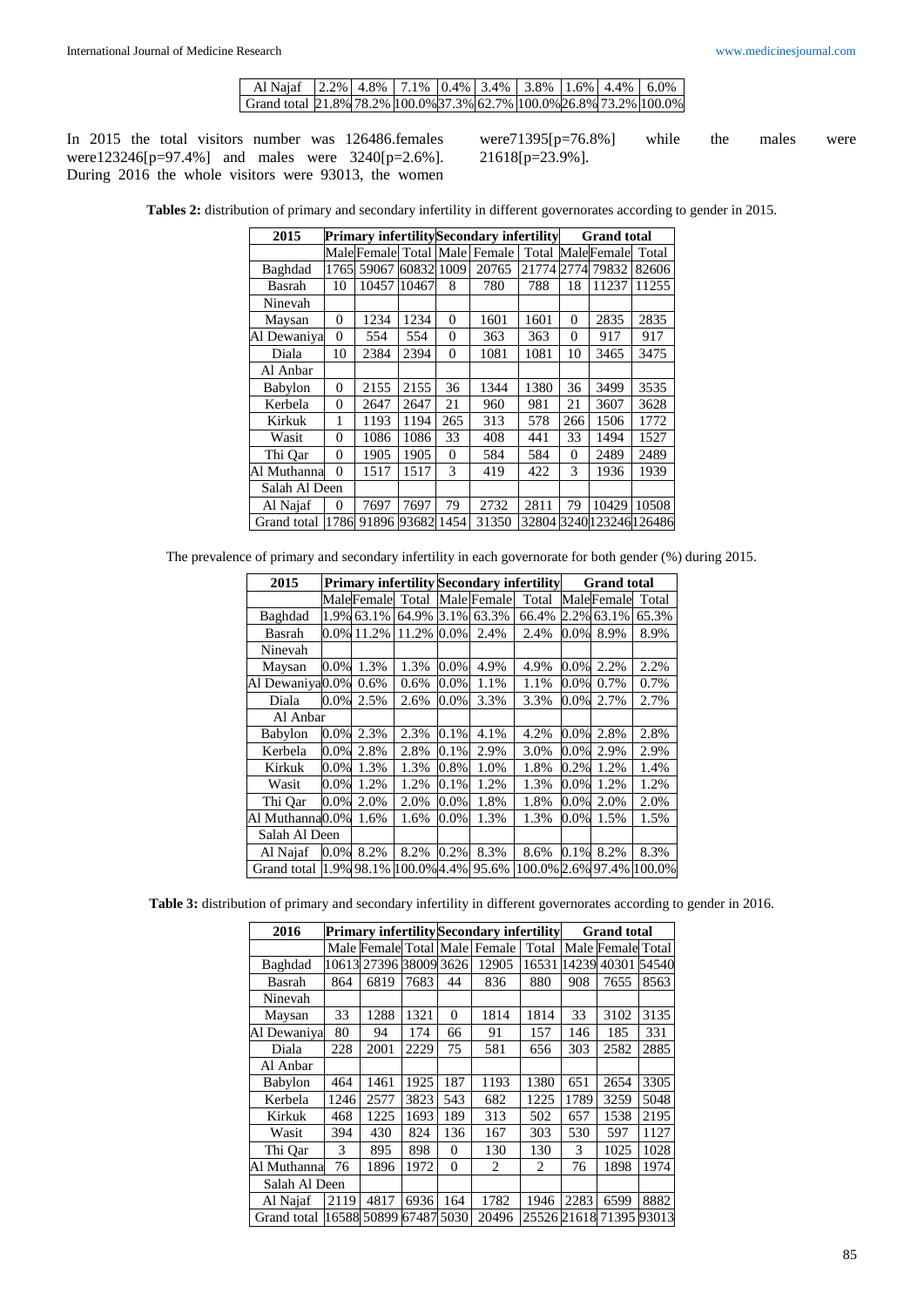| 2016               |         | <b>Primary infertility</b> |                    |         |             | <b>Secondary infertility</b> | <b>Grand</b> total |             |              |  |
|--------------------|---------|----------------------------|--------------------|---------|-------------|------------------------------|--------------------|-------------|--------------|--|
|                    |         | Male Female                | Total              |         | Male Female | Total                        |                    | Male Female | Total        |  |
| Baghdad            |         | 15.7% 40.6%                | 56.3%              |         | 14.2% 50.6% | 64.8%                        |                    | 15.3% 43.3% | 58.6%        |  |
| Basrah             | 1.3%    | 10.1%                      | 11.4%              | 0.2%    | 3.3%        | 3.4%                         | 1.0%               | 8.2%        | 9.2%         |  |
| Ninevah            | $0.0\%$ | $0.0\%$                    | $0.0\%$            | 0.0%    | 0.0%        | $0.0\%$                      | $0.0\%$            | 0.0%        | 0.0%         |  |
| Maysan             | 0.0%    | 1.9%                       | 2.0%               | 0.0%    | 7.1%        | 7.1%                         | 0.0%               | 3.3%        | 3.4%         |  |
| Al Dewaniya        | 0.1%    | 0.1%                       | 0.3%               | 0.3%    | 0.4%        | 0.6%                         | 0.2%               | 0.2%        | 0.4%         |  |
| Diala              | 0.3%    | 3.0%                       | 3.3%               | 0.3%    | 2.3%        | 2.6%                         | 0.3%               | 2.8%        | 3.1%         |  |
| Al Anbar           | 0.0%    | 0.0%                       | 0.0%               | 0.0%    | 0.0%        | 0.0%                         | 0.0%               | 0.0%        | 0.0%         |  |
| Babylon            | 0.7%    | 2.2%                       | 2.9%               | 0.7%    | 4.7%        | 5.4%                         | 0.7%               | 2.9%        | 3.6%         |  |
| Kerbela            | 1.8%    | 3.8%                       | 5.7%               | 2.1%    | 2.7%        | 4.8%                         | 1.9%               | 3.5%        | 5.4%         |  |
| Kirkuk             | 0.7%    | 1.8%                       | 2.5%               | 0.7%    | 1.2%        | 2.0%                         | 0.7%               | 1.7%        | 2.4%         |  |
| Wasit              | 0.6%    | 0.6%                       | 1.2%               | 0.5%    | 0.7%        | 1.2%                         | 0.6%               | 0.6%        | 1.2%         |  |
| Thi Qar            | $0.0\%$ | 1.3%                       | 1.3%               | 0.0%    | 0.5%        | 0.5%                         | 0.0%               | 1.1%        | 1.1%         |  |
| Al Muthanna        | 0.1%    | 2.8%                       | 2.9%               | 0.0%    | $0.0\%$     | $0.0\%$                      | 0.1%               | 2.0%        | 2.1%         |  |
| Salah Al Deen 0.0% |         | $0.0\%$                    | $0.0\%$            | $0.0\%$ | $0.0\%$     | $0.0\%$                      | 0.0%               | $0.0\%$     | $0.0\%$      |  |
| Al Najaf           | 3.1%    | 7.1%                       | 10.3%              | 0.6%    | 7.0%        | 7.6%                         | 2.5%               | 7.1%        | 9.5%         |  |
| Grand total        |         | 24.6% 75.4%                | 100.0% 19.7% 80.3% |         |             | 100.0% 23.2%                 |                    |             | 76.8% 100.0% |  |

The prevalence of primary and secondary infertility in each governorate for both gender (%) during 2016.

In 2017 the total sample size was 73631, the "infertile women were 57440[p=78.0%].and the infertile men were 16191[p=22.0%].Also in 2018 the total number was

92502,the females were 73095[p=79.0%] and the males were 19407[p=21.0%].

**Table 4:** distribution of primary and secondary infertility in different governorates according to gender in 2017.

| 2017          |       |       |           |                | <b>Primary infertility Secondary infertility</b> |                | <b>Grand</b> total |                   |       |  |
|---------------|-------|-------|-----------|----------------|--------------------------------------------------|----------------|--------------------|-------------------|-------|--|
|               |       |       |           |                | Male Female Total Male Female                    | Total          |                    | Male Female Total |       |  |
| Baghdad       | 7533  | 24079 | 316123772 |                | 16242                                            | 20014          | 11305              | 40321             | 51626 |  |
| Basrah        | 94    | 3002  | 3096      | 1              | 492                                              | 493            | 95                 | 3494              | 3589  |  |
| Ninevah       |       |       | $\Omega$  |                |                                                  | $\Omega$       | $\Omega$           | $\Omega$          | 0     |  |
| Maysan        | 1     | 54    | 55        | $\Omega$       | 21                                               | 21             | 1                  | 75                | 76    |  |
| Al Dewaniya   | 3     | 11    | 14        | $\theta$       | 8                                                | 8              | 3                  | 19                | 22    |  |
| Diala         | 126   | 940   | 1066      | 51             | 358                                              | 409            | 177                | 1298              | 1475  |  |
| Al Anbar      | 301   | 102   | 403       | 214            | 167                                              | 381            | 515                | 269               | 784   |  |
| Babylon       | 223   | 602   | 825       | 110            | 570                                              | 680            | 333                | 1172              | 1505  |  |
| Kerbela       | 541   | 1628  | 2169      | 410            | 573                                              | 983            | 951                | 2201              | 3152  |  |
| Kirkuk        | 287   | 894   | 1181      | 154            | 276                                              | 430            | 441                | 1170              | 1611  |  |
| Wasit         | 433   | 463   | 896       | 180            | 170                                              | 350            | 613                | 633               | 1246  |  |
| Thi Oar       | 5     | 123   | 128       | $\Omega$       | $\Omega$                                         | $\Omega$       | 5                  | 123               | 128   |  |
| Al Muthanna   | 43    | 1293  | 1336      | $\overline{4}$ | $\Omega$                                         | $\overline{4}$ | 47                 | 1293              | 1340  |  |
| Salah Al Deen | 243   | 253   | 496       | 200            | 229                                              | 429            | 443                | 482               | 925   |  |
| Al Najaf      | 1115  | 3155  | 4270      | 147            | 1735                                             | 1882           | 1262               | 4890              | 6152  |  |
| Grand total   | 10948 | 36599 | 47547     | 5243           | 20841                                            | 26084          | 16191              | 57440             | 73631 |  |

The prevalence of primary and secondary infertility in each governorate for both gender (%) during 2017.

| 2017               |       | Primary infertility |              |         | Secondary infertility |              | Grand total |             |        |  |
|--------------------|-------|---------------------|--------------|---------|-----------------------|--------------|-------------|-------------|--------|--|
|                    |       | Male Female         | Total        |         | Male Female           | Total        |             | Male Female | Total  |  |
| Baghdad            |       | 15.8% 50.6%         | 66.5%        |         | 14.5% 62.3%           | 76.7%        |             | 15.4% 54.8% | 70.1%  |  |
| Basrah             | 0.2%  | 6.3%                | 6.5%         | $0.0\%$ | 1.9%                  | 1.9%         | 0.1%        | 4.7%        | 4.9%   |  |
| Ninevah            |       |                     |              |         |                       |              |             |             |        |  |
| Maysan             | 0.0%  | 0.1%                | 0.1%         | $0.0\%$ | 0.1%                  | 0.1%         | $0.0\%$     | 0.1%        | 0.1%   |  |
| Al Dewaniya        | 0.0%  | 0.0%                | $0.0\%$      | $0.0\%$ | $0.0\%$               | 0.0%         | $0.0\%$     | $0.0\%$     | 0.0%   |  |
| Diala              | 0.3%  | 2.0%                | 2.2%         | 0.2%    | 1.4%                  | 1.6%         | 0.2%        | 1.8%        | 2.0%   |  |
| Al Anbar           | 0.6%  | 0.2%                | 0.8%         | 0.8%    | 0.6%                  | 1.5%         | 0.7%        | 0.4%        | 1.1%   |  |
| Babylon            | 0.5%  | 1.3%                | 1.7%         | 0.4%    | 2.2%                  | 2.6%         | 0.5%        | 1.6%        | 2.0%   |  |
| Kerbela            | 1.1%  | 3.4%                | 4.6%         | 1.6%    | 2.2%                  | 3.8%         | 1.3%        | 3.0%        | 4.3%   |  |
| Kirkuk             | 0.6%  | 1.9%                | 2.5%         | 0.6%    | 1.1%                  | 1.6%         | 0.6%        | 1.6%        | 2.2%   |  |
| Wasit              | 0.9%  | 1.0%                | 1.9%         | 0.7%    | 0.7%                  | 1.3%         | 0.8%        | 0.9%        | 1.7%   |  |
| Thi Oar            | 0.0%  | 0.3%                | 0.3%         | $0.0\%$ | $0.0\%$               | 0.0%         | $0.0\%$     | 0.2%        | 0.2%   |  |
| Al Muthanna        | 0.1%  | 2.7%                | 2.8%         | $0.0\%$ | $0.0\%$               | 0.0%         | 0.1%        | 1.8%        | 1.8%   |  |
| Salah Al Deen 0.5% |       | 0.5%                | 1.0%         | 0.8%    | 0.9%                  | 1.6%         | 0.6%        | 0.7%        | 1.3%   |  |
| Al Najaf           | 2.3%  | 6.6%                | 9.0%         | 0.6%    | 6.7%                  | 7.2%         | 1.7%        | 6.6%        | 8.4%   |  |
| Grand total        | 23.0% | 77.0%               | 100.0% 20.1% |         | 79.9%                 | 100.0% 22.0% |             | 78.0%       | 100.0% |  |

|  |  |  |  |  | The infertile females with primary infertility | were96854[p=78.2%] |  | 201 |
|--|--|--|--|--|------------------------------------------------|--------------------|--|-----|
|--|--|--|--|--|------------------------------------------------|--------------------|--|-----|

 $14,91896[p=98.1\%]$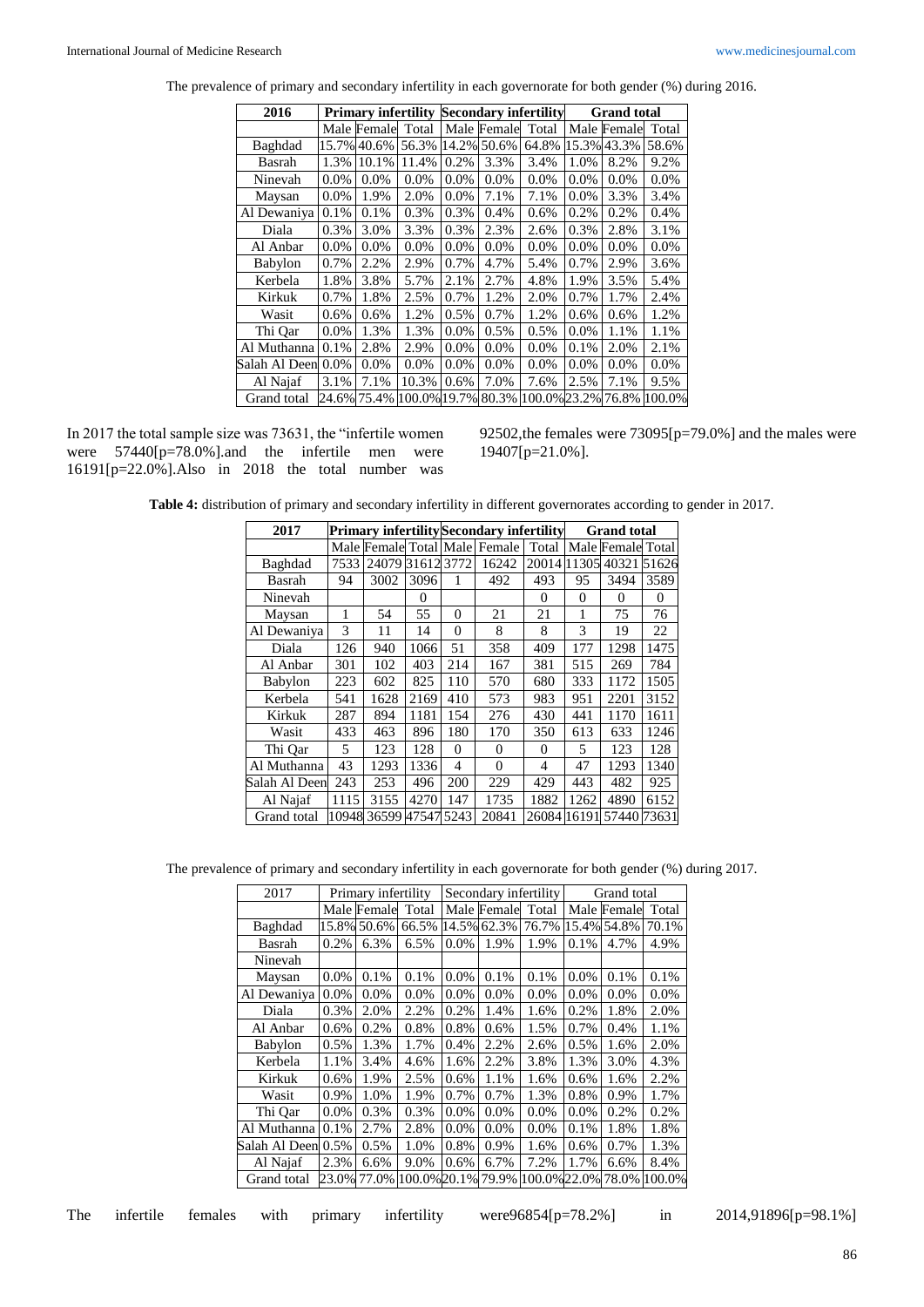2014,1786[p=2.6%] in 2015,16588 p=24.6] in 2016,10948[p=23.0%] in2017 and 12995[p=20.9%] in2018.

**Table 5:** distribution of primary and secondary infertility in different governorates according to gender in 2018.

| 2018           |          |       |       |          | <b>Primary infertility</b> Secondary infertility |             | <b>Grand</b> total |                   |       |  |
|----------------|----------|-------|-------|----------|--------------------------------------------------|-------------|--------------------|-------------------|-------|--|
|                |          |       |       |          | Male Female Total Male Female                    | Total       |                    | Male Female Total |       |  |
| Baghdad        | 7981     | 24989 | 32970 | 4890     | 17529                                            | 22419       | 1287               | 4251855389        |       |  |
| Basrah         | 1169     | 4084  | 5253  | 75       | 432                                              | 507         | 1244               | 4516              | 5760  |  |
| Ninevah        | 407      | 1084  | 1491  | 403      | 383                                              | 786         | 810                | 1467              | 2277  |  |
| Maysan         | 255      | 432   | 687   | 246      | 517                                              | 763         | 501                | 949               | 1450  |  |
| Al Dewaniya    | 177      | 57    | 234   | 79       | 44                                               | 123         | 256                | 101               | 357   |  |
| Diala          | 89       | 873   | 962   | 74       | 562                                              | 636         | 163                | 1435              | 1598  |  |
| Al Anbar       | $\Omega$ | 9525  | 9525  | 6        | 84                                               | 90          | 6                  | 9609              | 9615  |  |
| Babylon        | 82       | 289   | 371   | 30       | 343                                              | 373         | 112                | 632               | 744   |  |
| Kerbela        | 138      | 953   | 1091  | 72       | 310                                              | 382         | 210                | 1263              | 1473  |  |
| Kirkuk         | 229      | 1391  | 1620  | 64       | 317                                              | 381         | 293                | 1708              | 2001  |  |
| Wasit          | 689      | 770   | 1459  | 254      | 332                                              | 586         | 943                | 1102              | 2045  |  |
| Thi Qar        | 29       | 178   | 207   | 31       | 48                                               | 79          | 60                 | 226               | 286   |  |
| Al Muthanna    | 34       | 504   | 538   | $\Omega$ | 768                                              | 768         | 34                 | 1272              | 1306  |  |
| Salah Al Deenl | 300      | 835   | 1135  | 188      | 518                                              | 706         | 488                | 1353              | 1841  |  |
| Al Najaf       | 1416     | 3137  | 4553  | $\Omega$ | 1807                                             | 1807        | 1416               | 4944              | 6360  |  |
| Grand total    | 12995    | 49101 | 62096 | 6412     | 23994                                            | 30406 19407 |                    | 73095             | 92502 |  |

The prevalence of primary and secondary infertility in each governorate for both gender (%) during 2018.

| 2018          |         |             |                    |         |             | <b>Primary infertility Secondary infertility</b> | <b>Grand</b> total |             |        |  |
|---------------|---------|-------------|--------------------|---------|-------------|--------------------------------------------------|--------------------|-------------|--------|--|
|               |         | Male Female | Total              |         | Male Female | Total                                            | Male               | Female      | Total  |  |
| Baghdad       | 12.9%   | 40.2%       | 53.1%              |         | 16.1% 57.6% | 73.7%                                            |                    | 13.9% 46.0% | 59.9%  |  |
| Basrah        | 1.9%    | 6.6%        | 8.5%               | 0.2%    | 1.4%        | 1.7%                                             | 1.3%               | 4.9%        | 6.2%   |  |
| Ninevah       | 0.7%    | 1.7%        | 2.4%               | 1.3%    | 1.3%        | 2.6%                                             | 0.9%               | 1.6%        | 2.5%   |  |
| Maysan        | 0.4%    | 0.7%        | 1.1%               | 0.8%    | 1.7%        | 2.5%                                             | 0.5%               | 1.0%        | 1.6%   |  |
| Al Dewaniya   | 0.3%    | 0.1%        | 0.4%               | 0.3%    | 0.1%        | 0.4%                                             | 0.3%               | 0.1%        | 0.4%   |  |
| Diala         | 0.1%    | 1.4%        | 1.5%               | 0.2%    | 1.8%        | 2.1%                                             | 0.2%               | 1.6%        | 1.7%   |  |
| Al Anbar      | 0.0%    | 15.3%       | 15.3%              | 0.0%    | 0.3%        | 0.3%                                             | 0.0%               | 10.4%       | 10.4%  |  |
| Babylon       | 0.1%    | 0.5%        | 0.6%               | 0.1%    | 1.1%        | 1.2%                                             | 0.1%               | 0.7%        | 0.8%   |  |
| Kerbela       | 0.2%    | 1.5%        | 1.8%               | 0.2%    | 1.0%        | 1.3%                                             | 0.2%               | 1.4%        | 1.6%   |  |
| Kirkuk        | 0.4%    | 2.2%        | 2.6%               | 0.2%    | 1.0%        | 1.3%                                             | 0.3%               | 1.8%        | 2.2%   |  |
| Wasit         | 1.1%    | 1.2%        | 2.3%               | 0.8%    | 1.1%        | 1.9%                                             | 1.0%               | 1.2%        | 2.2%   |  |
| Thi Qar       | $0.0\%$ | 0.3%        | 0.3%               | 0.1%    | 0.2%        | 0.3%                                             | 0.1%               | 0.2%        | 0.3%   |  |
| Al Muthanna   | 0.1%    | 0.8%        | 0.9%               | $0.0\%$ | 2.5%        | 2.5%                                             | 0.0%               | 1.4%        | 1.4%   |  |
| Salah Al Deen | 0.5%    | 1.3%        | 1.8%               | 0.6%    | 1.7%        | 2.3%                                             | 0.5%               | 1.5%        | 2.0%   |  |
| Al Najaf      | 2.3%    | 5.1%        | 7.3%               | 0.0%    | 5.9%        | 5.9%                                             | 1.5%               | 5.3%        | 6.9%   |  |
| Grand total   |         | 20.9% 79.1% | 100.0% 21.1% 78.9% |         |             | 100.0% 21.0% 79.0%                               |                    |             | 100.0% |  |



**Fig 1:** Prevalence of primary infertility in Iraqi governorates (except Kurdistan) according to gender for the years 2014-2018.

The female visitors with secondary infertility were36921[p=62.7%] in 2014,31350[p=95.6%] in 2015,20496[p=80.3%]in2016,20841[p=79.9%] in 2017 and 23994[p=78.9%] during 2018.

The secondary infertile men visitors were 22005[p=37.35]IN 2014,1454[P=4.4%] in 2015,21618[p=19. 7%] in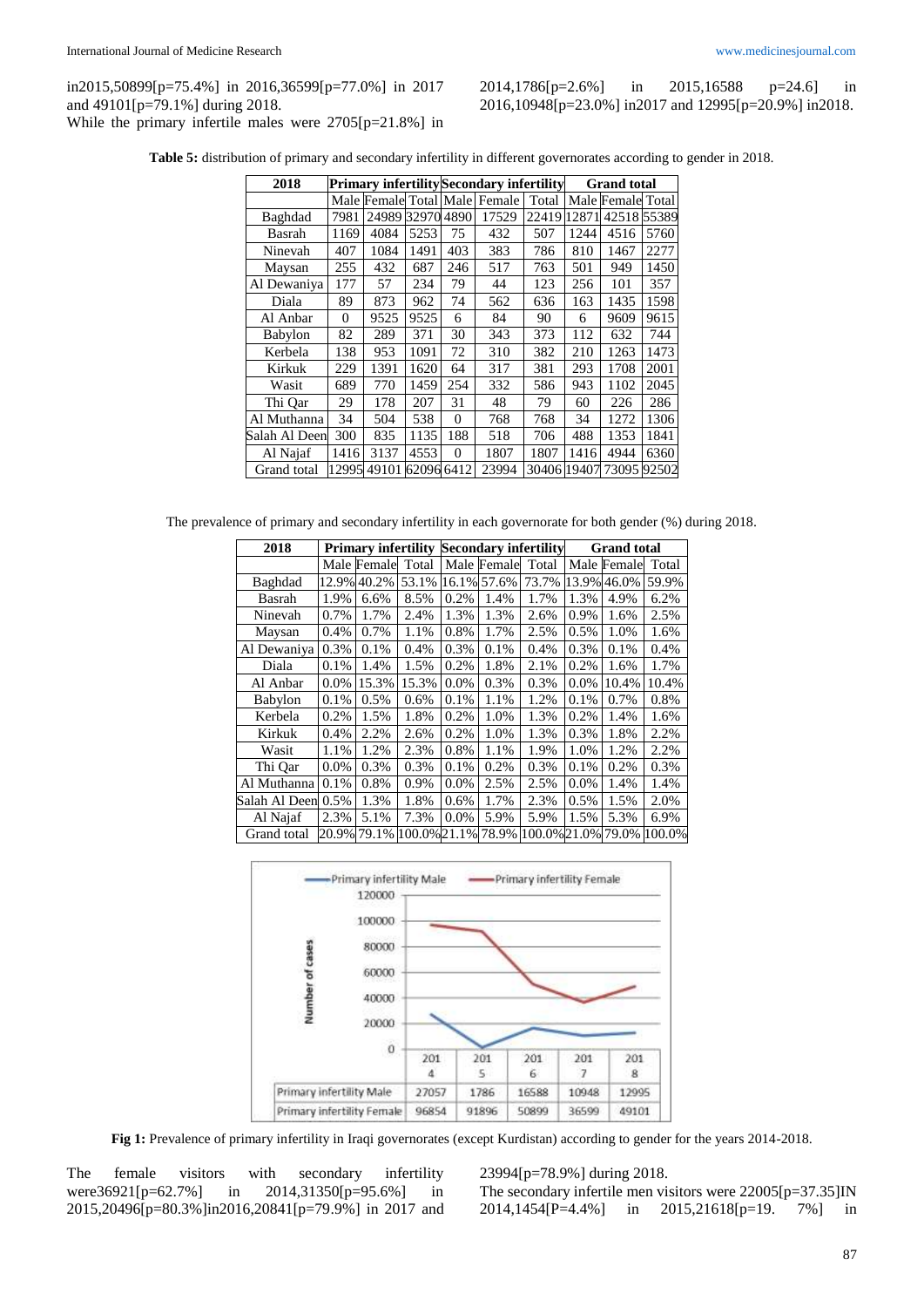

**Fig 2:** Prevalence of secondary infertility in Iraqi governorates (except Kurdistan) according to gender for the years 2014-2018.

Baghdad as a capital of Iraq had highest prevalence of both males and females infertility types during the last five years,in 2014,primary infertile females prevalence was48.6%,andmales,15.4%.While the secondary infertility prevalence was41.1% for females and23.8% for males.in 2015 the prevalence of female and male primary infertility was 63.1% and1.9% respectively,while those for secondary infertility females and males were 63.3%,3.1%,respectively.In2016 the female and male primary infertility prevalence were 40.6%,15.7% respectively, while the secondary infertility prevalence for females was50.6% and males was14.2%.The prevalence of female primary infertility during 2017 was50.6% and that of males 15.8%,but the secondary infertile females prevalence was62.3% and that for males was14.5%.

Baghdad in2018 had prevalence of females and male's primary infertility,40.2% and 12.9% respectively, while those with secondary infertility had 57.6% for females and 16.1% for males.

Other governorates showed less prevalence of infertility of both types for both genders if compared with Baghdad although Kurdistan was not included in this study, in addition to the absence of data from Ninevah,Al Anbar and Salah Aldeen during the years from 2014 till 2016.





#### **Discussion**

Although good documentation of the prevalence of infertility is lacking, it is generally believed that more than 70 million couples suffers from infertility worldwide, the majority being residents of developing countries [5].

Health care providers should be aware of the prevalence of

infertility to estimate the liklehood of seeking and undergoing infertility evaluation and treatments [1].

In our study the visitors of Iraqi outpatient clinics of infertility were divided into five groups included according to time of visits

to2014[182837],2015[126486],2016[93013],2017[73631] and in 2018[92502]. Covering all the governorates except Kurdistan, the data of Ninevah,Slah ALDEEN and AL Anbar during 2014 to 2017 were not available because of the Civil war in Iraq affected those governorates.

The prevalence of total female infertility found to be higher than total male infertility [73.2%][133775] in 2014,in 2015 [97.4%][123246],in 2016 [76.8%] [71395],in 2017[78.0%] [57440]and in2018 was [79.0%] [73095].while the prevalence of infertile males was [26.8%][49062] in 2014,[2.6%] [3240] in 2015,in 2016[23.2%] [21618],in 2017[22.0%] [16191]and during 2018 [21.0%]

The same result found in United States by Anjani *et al* during 2010 were men reported as impaired fecundity aged [25\_44] were 12% and those [15\_44] were 9.4% while the women aged [15\_44] had 11% and older women [25\_44] had 12%.[ 11].

Also female infertility found to be higher [35.68%] than male infertility [19.73%] among infertile couples in Erbil during 2012.[5].That was because male infertility remains a hidden reproductive health condition even though it contributes to more than half of all cases of childlessness worldwide[12],so infertility remains a women s social burden [13], as a result women with infertile husbands are often mistakenly blamed for the childlessness, sometimes they also protect their infertile husbands by claiming the infertility problem as their own[14].also in Iran Yazd female infertility was 44.3% more than male factor infertility 40%.Opposed by the results of Royan Institute were the most common causes of infertility among couples was male infertility [50.5%],in Turkey male factor found to be more [32.8%] than female cause [30.5%] in 2010 while in Douhok Iraq the male infertility was found in  $36.8\%$  couples  $^{[15]}$ . However these figures do not accurately represents all regions of the world. The study of Agarwal *et al*, showed that male ifertility rates were highest in Africa and Central Eastern Europe, whereas corresponding rates for North America, Australia and Central and Eastern Europe varied from  $4.5 \_6\%$ ,  $9\%$  and  $8 \_12\%$ , respectively  $^{[16]}$ . May be because of high social and educational states of these countries normalizing of both male and female infertility problems as medical conditions that can be overcome, in addition to decreased stigma, blame and social suffering for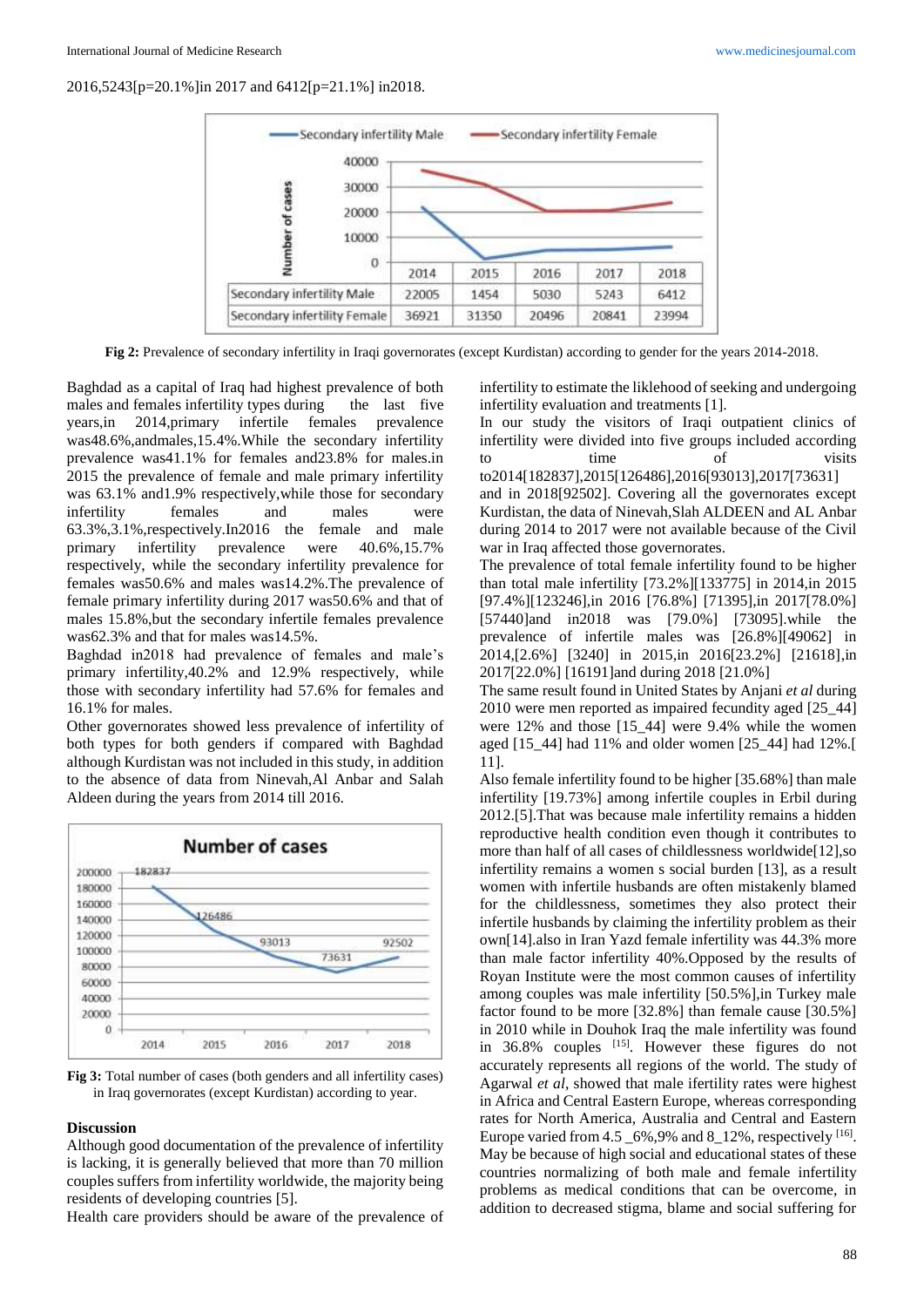both men and women [10]. But the Iraqi Civil war probably had the main cause of decreased rate of male visitors during last five years especially in the affected governorates.

In this study the primary infertility prevalence found to be significantly higher than secondary causes among females attending infertility outpatient clinics during the last five years for the patients included,in 2014 Iraqi women with primary infertility prevalence was [78.2%][96854], in 2015 [98.1%] [91896], in2016[75.4%][50899],in 2017[77.0%] [36500]and during 2018 it was [79,1%] [49101]. While the prevalence of female visitors with secondary infertility in 2014 was[62.7%] [36921],in 2015[95.6%][31350], in 2016[80.3%][20496],in 2017[79.9%][20841]and in 2018[78.9%][2394].The prevalence of primary infertility based on the WHO s clinical, epidemiological and demographic definitions were 20.2,12.8 and9.2%, respectively. In addition, secondary infertility rate was 4.9%.[1].

The nearest study with similar results found in Al Najaf during 2016 that confirmed that women with primary infertility had most common type of infertility especially among urban residents.[prevalence 60% while secondary infertility 40%[4].also in Morocco study during 2015 conducted for infertile women who were referred to public and private centers revieled that rates of primary and secondary infertility were 67.37% and 32.63% respectively[17],the same was found in Yazd among 135 women participating the infertility prevalence estimation were 2.6% of them had primary infertility and 2.1% had secondary infertility during 2013 2014[8].the same was found in Duhok Iraq among 250 infertile couples primary infertility was 72.2%and 22.8% had secondary infertility, in Turkey 73.1% of women had primary infertility, it seems that it is more common in Iraq,Iran and Turkey.Also in Sudan 80%of infertile couples suffered from primary infertility[5]. Also, between 2010\_2011 the prevalence of infertility among women who could become pregnant in China was 15.5% [n =17275], with the prevalence of primary infertility and secondary infertility being 9.5%[n=1644] and 6.0%[n=1036], respectively. [ 24l].

Those similar results in confirming increased prevalence of primary infertility than secondary infertility among females visitors could be because the couples with primary infertility have never achieved a live birth during the course of their union and hence more likely to be stigmatized[18] On the other hand in Arabic culture, motherhood perceived as the core of womanhood and infertile women are left and may exposed to violence by their husbands and community the same found in Africa andTurkey.[19].Also in primary infertility, the majority of women with relatively high to moderate socio-economic status are able to resolve their infertility problems.[17], and in general primary infertility had higher treatment success rates compared with secondary infertility,[18].

However another studies showed significant increase in female secondary infertility prevalence like in Africa were secondary infertility was significantly higher[66.10] vs44.20][20] in Ghana the secondary infertility was higher among females from 2011 to 2015[18]The same results found in sub-Saharan African countries surveyed in 2002,the secondary infertile percentage of women was more than 25%reaching to 30% indeed in Zimbabwe alone the rate of female secondary infertility estimated as62% also other regions include South Asia, East Asia and the Pacific,Central

andEastern Europe and Central Asia and Post-Soviet regions the rates range between 16 and 25% [21].

Probably because of high rate of unsafe abortions in addition to reproductive tract infections and HIV infections [10].

Our Iraqi male visitors with primary infertility showed higher prevalence than those with secondary infertility included in our study in all the governorates.In 2014 the prevalence of primary infertility [21.8%] [27057] in 2015 [1.9%] [1786],2016 [24.6%][16588],2017[23.0%][10948]and during 2018 [20.9%] [12995].

While the prevalence of male secondary infertility was in 2014[37.3%] [22005],2015[4.4%] [1454], in 2016[19.7%] [5030], 2017[20.1%] [5243] and in 2018 [21.1%] [6418].

That coincide with a result of similar studies done for evaluation of primary and secondary prevalence among infertile couples visited infertility centers of Morocco that found that sperm abnormality was the major cause of male primary infertility [45.1%] compared to secondary infertility [20.3%] [17].

In Erbil Iraq also an estimation of prevalence of different types of infertility confirmed that primary infertility among men was [61.35%] whereas that of secondary infertility was [38.75%] [[5]. Also a study done in Ghana to assess the prevalence of infertility and the effectiveness and success of pharmacotherapy among men enrolled only [13.6%]had Sperm anomalies [n=112] from them oligozoospermia were [58%] [n=65] and 30% of men were Oligoasthenospermia and one in every six had Azoospermia.[18]. Primary infertility was common health problems in couples suffer from infertility worldwide especially those of developing countries residents [5], despite the differing estimates of global infertility prevalence and the complete absence of information on the total number of infertile men, who contribute to more than half of all cases of childlessness [,22],moreover, some research based on psychological distress instruments has shown that both men and women suffer from high levels of psychological distress related to their infertility especially primary type[23.],that make primary infertile male and females to attend the infertility outpatients clinics as soon as conception delayed.

In comparison of the prevalence of infertility for the Iraqi visitors among the governorates Baghdad had the highest prevalence of primary and secondary infertility for both men and women. Of course, Baghdad as a Capital of Iraq has the highest residents of population, more outpatient's infertility clinics and best drainage goal for almost all governorates.

As a result of our research to find the total number of infertility visitors during the last five years there Was a well observed decrease of total number of annual visitors from 2014 [182837],2015[126486],2016[93013],2017[73631] to 2018[92502].Probably that coincide with the global information that indicate a decrease of infertility rates significantly over the past two decades[21]This is partly because global fertility rates have dropped significantly ie fewer people are trying to have children as population growth has slowed[ESHRE Task Force 2009,21].

In addition to the increased number of IVF and infertility private centers in Iraq that solved most of infertility problems and attract many infertile men and women decreasing total number of visitors to the public outpatient clinics of infertility, moreover to the increased facilitated journies of IVF and ICSI treatments abroad.

### **Conclusion**